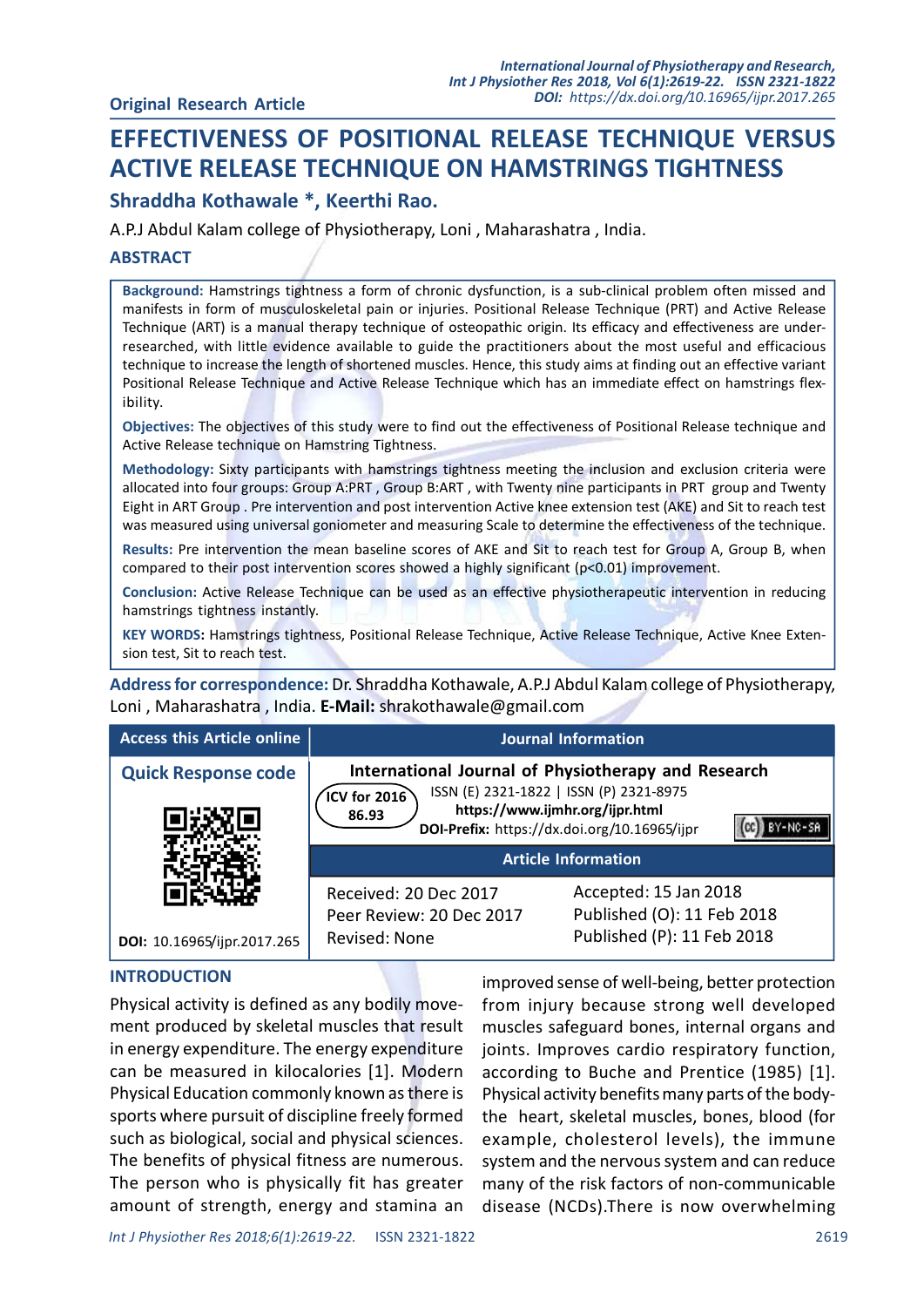evidence that regular physical activity has important and wide ranging health benefits [2]. Lack of flexibility has been suggested as a predisposing factor to hamstring strains. Decreased hamstring flexibility is suggested to be one of the predisposing factors for hamstring strains and hamstring stretches are routinely used as part of a pre-exercise routine, usually after an aerobic warm-up. A wide array of stretching techniques exists for reducing hamstrings tightness. Almost more than ten different stretching techniques are known, ranging from static stretching, dynamic stretching, proprioceptive neuromuscular facilitation, muscle energy techniques, massage, Bowen technique, active release technique, myofascial release and many more. All these techniques differ in their mechanism of action but all aim to reduce muscle tightness [3-5].

The Positional Release Therapy is a type of manual therapy that may be used effectively in treating chronic and sub-acute muscle spasm and pain and disability that is often associated with it. Positional release techniques are based strongly on the work of Dr. Lawrence H.Jones:his work in 1950's resulted in publication of Strain and Counterstrain in 1964. Modern Positional Release Therapy (PRT) makes use of updated positioning and accessory equipment while preserving the original purpose and strategy of strain counterstrain [6].

Study has been done demonstrating that single session of Active release technique treatment is effective in a group of healthy, active male participants in improving hamstring flexibility. Active release techniques (ART) is classified as a multidisciplinary procedure that is practiced by numerous practitioners from a wide range of medical professions and disciplines, including Chiropractors, Physiotherapists, Massage Therapists, Kinesiologists, Occupational Therapists, and Sports physicians [7]. The goals of ART are to restore optimal tissue texture, tension and movement, restore the strength, flexibility, function, and relative translation between soft tissue layers, release any soft tissue restrictions, entrapped nerve, restricted circulatory structures, or lymphatic restrictions. ART is used to find the specific tissues that are restricted, physically work on the soft tissues back to their

normal texture,tension, and length by using various hand positions and soft tissue manipulation methods.

ART and Positional release technique has been proved separately to be effective in improving hamstring flexibility in previous studies. But there is limited study done comparing these two techniques i.e ART and PRT for the hamstring muscle tightness. Hence, the aim of present work is to study and compare the effectiveness of Active release technique and PRT in normal healthy subjects with hamstring tightness.

### MATERIALS AND METHODS

Under convenience sampling,40 Subjects were recruited from the A.P.J .Abdul Kalam college of Physiotherapy,Loni.The subjects were randomly divided into two groups, Group A (Positional release technique) and Group B (Active release technique) leg raise. All subjects read and signed an informed consent form approved by the Institutional review board of the University.

Inclusion criteria: Asymptomatic female participants with hamstrings tightness aged 18-30years, and hamstrings tightness measured by Active knee extension test (AKE) with popliteal angle less than  $70^{\circ}$  [8-10].

Exclusion criteria: Any history of lower extremity injury in past 3 months, Subjects involving in any sports and gymnasium activity, Unwilling to participate and sign in the informed consent, Acute or chronic hamstrings strain, limb length discrepancy and acute or chronic low back pain, Upper Motor Neuron lesion and Lower Motor neuron lesion [8].<sup>8</sup>

### Outcome measures

Active Knee Extension Test (AKE): Sit to Reach flexibity test were measured pre and post intervention.

Popliteal angle: With the subject supine on plinth, with the help of goniometer angle is measured between thigh and calf.

Sit and reach flexibility test: Sit and Reach test is a wooden device with the following dimensions: length of base 35cm, width 45cm, height 32cm and length 55cm. To standardize the measurement scale of Sit and Reach, a measuring stick was placed on the sit and reach box for each test, with the reading of 23 cm in line with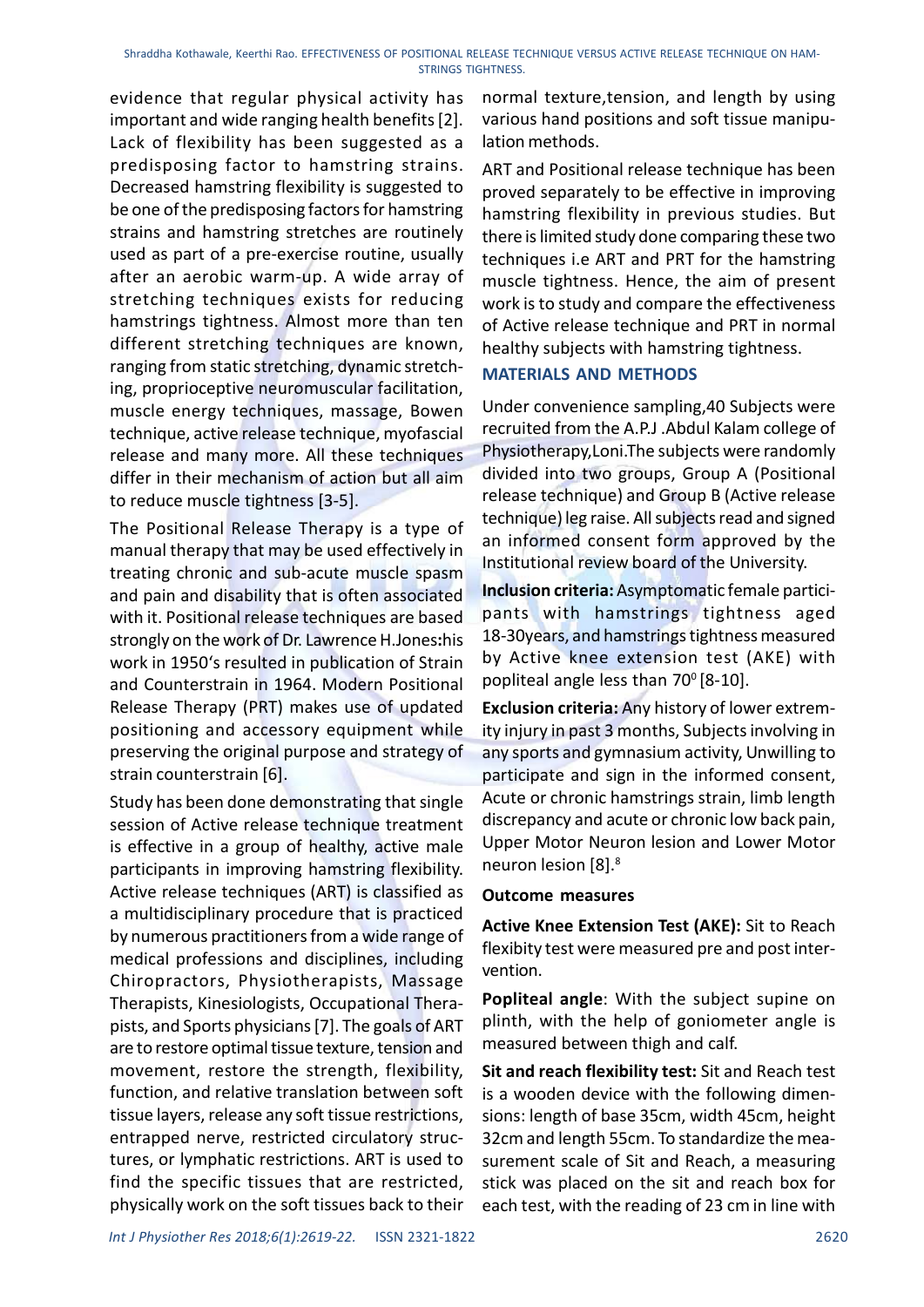Shraddha Kothawale, Keerthi Rao. EFFECTIVENESS OF POSITIONAL RELEASE TECHNIQUE VERSUS ACTIVE RELEASE TECHNIQUE ON HAM-STRINGS TIGHTNESS.

the heel position of each test. The participants sat on the bed and fully extended two legs so that the sole of the foot was flat against the end of the box. They extended their arms forward, placing one hand on top of the other. With palms down, they reached forward sling hands along the measuring scale as far as possible without bending the knee of the extended leg. Throughout testing, the physiotherapist checked to ensure that the heel remained at the 23 cm mark. Three trials were performed on one side. The forward reach scores were recorded in centimeters to the nearest 0.5 cm using the scale on the box [10].

Statistical Analysis: The statistical analysis was done using t-test to compare between the

groups and within the group and level of significance was set up at  $p < 0.01$ .

#### RESULTS AND TABLES

Out of these, sixty participants agreed to participate in the study. The participants were divided into two groups Group A- Positional Release Technique for Twenty nine participants and Group B-Active release technique Twenty eight participants. The groups were named as: Group A-PRT group, Group B- ART group.

Table 1: Baseline demographic and clinical data among groups.

| Demographic<br><b>Characteristics</b> | <b>Group A</b>   | <b>Group B</b> | P value |
|---------------------------------------|------------------|----------------|---------|
| Age (years)                           | $20.48 \pm 1.29$ | $20.60 + 1.66$ | 0.54    |
| Weight (kg)                           | 56.31±11.49      | 55.00±9.24     | 0.63    |
| Height (cm)                           | 159.44±5.62      | 162.500±7.92   | 0.09    |
| BMI $(kg/m^2)$                        | 21.959±4.09      | 20.921±3.88    | 0.33    |

| Group   | Pre<br>Intervention<br>(degrees) | Post<br>Intervention<br>(degrees) | t value | p value             | Interference                 |
|---------|----------------------------------|-----------------------------------|---------|---------------------|------------------------------|
| Group A | 55.000±8.098                     | 61.207±8.938                      |         | 11.332 $p < 0.0001$ | Highly<br>significant        |
| Group B | 59.179±7.024                     | 66.571±6.636                      |         | 17.211 $p < 0.0001$ | <b>Highly</b><br>Significant |

Table 2: Comparison of AKE among the groups.

Test applied: Paired t test

Table 3: Comparison of Sit to reach test among the groups.

| Groups      | Pre<br>Intervention<br>(degrees) | Post<br>Intervention<br>(degrees) | T value | p value    | Interference          |
|-------------|----------------------------------|-----------------------------------|---------|------------|-----------------------|
| l Group A l | 15.517±4.469                     | 21.448±3.531                      | 14.609  | p < 0.0001 | Highly<br>Significant |
| Group B     |                                  | 15.429±4.717 23.607±4.932         | 19.947  | p < 0.0001 | Highly<br>Significant |

Test applied: Paired t test

| LEASE TECHNIQUE VERSUS ACTIVE RELEASE TECHNIQUE ON HAM-<br><b>GHTNESS.</b><br>Table 4: Intra-group comparison of sit to reach test<br>among the groups. |        |    |       | <b>Standard</b>                            |         |                 |
|---------------------------------------------------------------------------------------------------------------------------------------------------------|--------|----|-------|--------------------------------------------|---------|-----------------|
|                                                                                                                                                         | Groups | N  | Mean  | Deviation                                  |         | T value P value |
| Post                                                                                                                                                    | A      | 29 | 15.42 | 3.531                                      | $-0.82$ | 0.007           |
| Intervention                                                                                                                                            | B      | 28 | 24.53 | 4.662                                      |         |                 |
| Test applied: Unpaired t test                                                                                                                           |        |    |       |                                            |         |                 |
| The group treated with Active release technique                                                                                                         |        |    |       |                                            |         |                 |
| showed significant improvement in Popliteal                                                                                                             |        |    |       |                                            |         |                 |
| angle (p<0.01) and sit and reach flexibility test.                                                                                                      |        |    |       |                                            |         |                 |
|                                                                                                                                                         |        |    |       | (nc0.01) as compared to Positional Release |         |                 |

The group treated with Active release technique showed significant improvement in Popliteal angle (p<0.01) and sit and reach flexibility test. (p<0.01) as compared to Positional Release Technique Result also showed a significant difference within the groups post-intervention.

#### **DISCUSSION**

tistical Analysis: The statistical analysis was The result of the present study demonstrated<br>
nust these simme between the<br>
unspired and AFR and AFR and AFR increases immediate post-<br>
unspired and the propose and level of ne using t-test to compare between the<br>
the PTF and ART increases immediate post-<br>
tore was set up a for  $> 0.01$ .<br>
SULTS AND TABLES<br>
SULTS AND TABLES<br>
to these, sixty participants agreed to to PRT which acts on the muscl Nups and within the group and level of signifiarite metrod hamstring flexibility and range of<br>
nee was set up at p < 0.01. Intervention happed and in propiliteal angle and sit and reach flexibility<br>
to these, sixty partic We the group and every is spinted in Popliteal angle and sit and reach flexibility<br>
WD TABLES<br>
in Popliteal angle and sit and reach flexibility<br>
ND TABLES<br>
Sexty participants agreed to to PRT which acts on the muscle spin by the box [10].<br>
IDISCUSSION<br>
IDISCUSSION<br>
Intersection and the present study demonstrated<br>
ougs and within the group and level of signifi-<br>
intervention hamstring flexibility and range of<br>
nexus and within the group and ivided into two groups Group A-Positional (which controls spasm) to promote a more elected<br>rechnique for Twenty inne participants normal fring of the spindle and a more normal<br>elected rechnique Twenty level of tension in erection the prioriton of the prioriton in the matrix of the simulation of the simulation of the simulation of the simulation of the simulation of the simulation of the simulation of the simulation of the simulation of th Let of these, sixty participants agreed to to PRT which acts on the muscle spindle mechanization is the participants were nism and its associated reflex mechanism<br>vided into two groups Group A-Positional (which controls s tvalue pvalue | Interference | age and increases the potential for more Groups p value Interference The result of the present study demonstrated that PRT and ART increases immediate postintervention hamstring flexibility and range of motion. Both the groups showed improvement in Popliteal angle and sit and reach flexibility measurements. The reduction in spasm is due to PRT which acts on the muscle spindle mechanism and its associated reflex mechanism ( which controls spasm) to promote a more normal firing of the spindle and a more normal level of tension in the muscle, which results in a more normal relationship within the various soft tissue surrounding the area. PRT technique works to reduce the hyperactivity of the myotatic reflex arc and to reduce the overwhelming afferent nerve impulses within the arc that may lead to an overflow of neurotransmitter into the associated dermatome, resulting in referred pain. This phenomenon is known as "facilitated segment". PRT sets the stage for normal processes to occur more efficiently. Reduction in localized spasm increases range of motion, increases circulation and improves lymph drainnormal biomechanics [6].

significant Heggannavar et al. (2014) suggested that the Significant 1 tion, which may be expressed as decreased joint Undergrap (Society A 15.311.149) 20.631.152.12.531 14.89<br>
Megitigating (meterior (methanic content and the state of the state of the state of the content and the state of the telection of the telection of the telection of  $\frac{\text{Significant}}{\text{String}}$  in the muscle. Thus there is elongation of the **Age (years)**  $20.48 ± 1.29$   $20.60 ± 1.69$   $5.92 ± 1.29$   $20.60 ± 1.66$   $5.92 ± 1.29$   $20.92 ± 3.68$   $5.92 ± 0.92 + 2.29$  **Example 15.51.1449**<br> **Example 15.9445.52** 19.55.2009/2.142.838 0.33<br> **Example 16.9 Example 16.94 Exam**  $\frac{S_{\text{ignified}}}{S_{\text{ignified}}}$  involved muscle fibre to its normal state [11]. Tvalue | pvalue | Interference | rioceptive activity and helps to normalize tone role of PRT is to relieve the somatic dysfuncplay, loss of ROM and postural asymmetry. The muscle has to be held in the position of ease for 90 seconds. During this period, PRT affects propand set the normal length-tension relationship

The Active Release Technique group showed